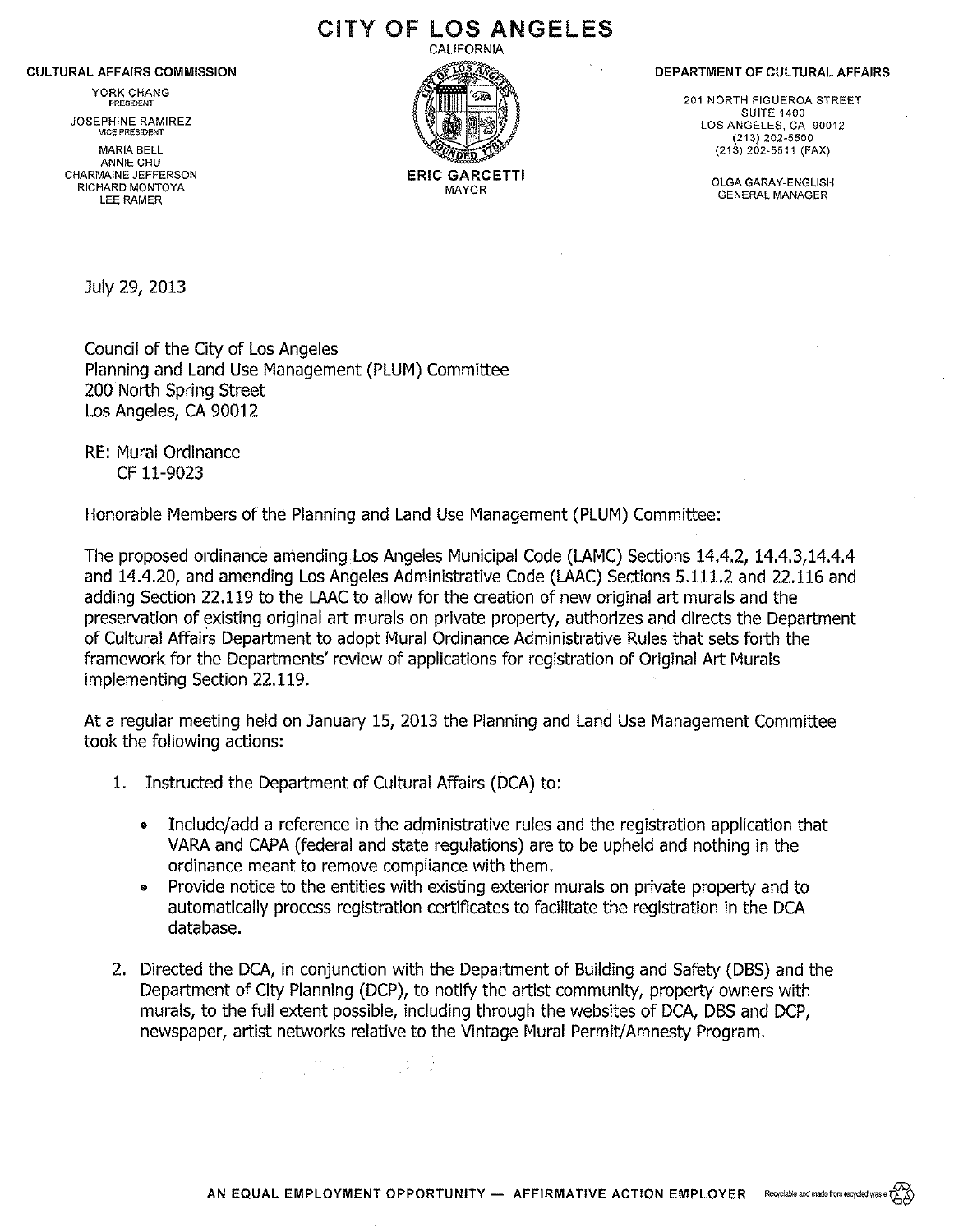3. Instructed the DCA and the DBS, with the assistance of the DCP, to inform the Department of Public Works, Office of Community Beautification and other vandalism abatement agencies of the adopted ordinance and VARA and CAPA safeguard against mural removals.

The Department has prepared and now transmits for your consideration the enclosed Administrative Rules. The Department worked with the DCP, DBS and Office of the City Attorney to prepare the administrative rules to ensure they are consistent with Section 22.119, do not cause the City's regulatory system for murals to violate the First Amendment and contain the key provisions stated in the ordinance.

## **Administrative Rules**

The administrative rules contain the principal parameters stated in Section 22.119 (d) Original Art Mural Regulations, and they can be used for Version A or B of the mural ordinance, whichever version is passed by City Council. The original Neighborhood Involvement requirement section in the administrative rules states the applicant must send a notice to the City Council District, Neighborhood Council and Business Improvement District, "not less than 14 calendar days prior to the meeting date."

This Neighborhood Involvement process has been significantly modified by the City Attorney to require that DCA send notice of an application for registration of a mural to the Neighborhood Council which has jurisdiction over the area of the City in which the proposed mural will be installed at least 45 days prior to the Department registering the mural. If approved by the PLUM Committee, the Neighborhood Involvement process in the Administrative Rules will be revised to be consistent with this modification.

Moreover, the administrative rules includes a section called, "Mural Removal and 90-Day Advance Notice to Artists", which provides a reference to VARA and CAPA (federal and state regulations) as instructed by PLUM, and is intended only to give notice to the applicant of the federal and state artist protection laws. Last, the administrative rules also include registration provisions for Vintage Original Art Murals, should the Council decide to mandate a registration process for Vintage murals.

We believe great care has been taken to draft the Administrative Rules in accordance with all the key concerns and provisions of the mural ordinance and any future modifications to the ordinance can be addressed through the administrative rules. We strongly urge the passage of the mural ordinance.

Respectfulto Submitted.

Olga Garay-English

General Manag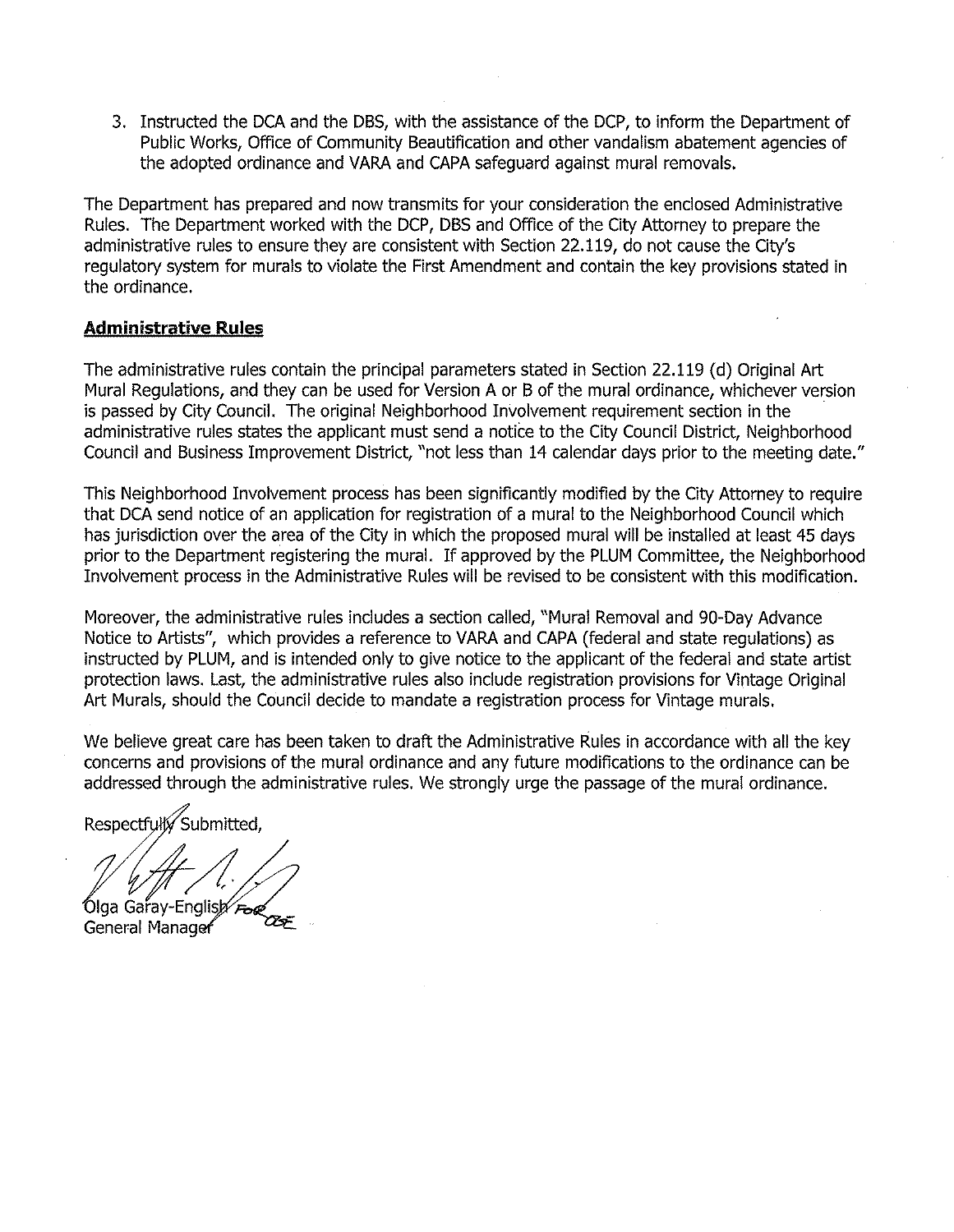## **DEPARTMENT OF CULTURAL AFFAIRS ORIGINAL ART MURAL ORDINANCE ADMINISTRATIVE RULES**

#### **AUTHORITY**

Section 22.119 of the Los Angeles Administrative Code ("LAAC") authorizes and directs the Department of Cultural Affairs ("Department") to adopt Mural Ordinance Administrative Rules setting forth the substantive and procedural requirements for Original Art Mural ("mural") registration for new and Vintage Original Art murals.

### **ORIGINAL ART MURAL REGISTRATION OVERVIEW**

No person, firm, or corporation may commence a mural installation on a site without first registering the mural as an Original Art Mural with the Department. New murals not registered as an Original Art Mural as provided below, are considered signs and regulated by Article 4.4 of the Los Angeles Municipal Code.

Applications for Original Art Mural registration will be reviewed for compliance with the requirements of Municipal Code Section 14.4.20, Administrative Code Section 22.119, and these Administrative Rules. The mural application will be approved and the registration will be complete once the reviewer has ensured that all provisions have been met. The review is a nondiscretionary administrative review. Decisions on the application are made by the Department and are final. Exceptions to the requirements of these rules are prohibited. Where the Department finds that a proposed mural does not comply with these Administrative Rules, it may deny the application.

Applications for registration must be made in writing on forms furnished by the Department. The applicant may not commence with a new mural installation before the Department has registered the Original Art Mural. A separate application is required for each mural on a site.

## **REQUIREMENTS AND REGULATIONS**

### **NEIGHBORHOOD INVOLVEMENT FOR NEW ORIGINAL ART MURALS**

The purpose of Original Art Murals include: public access to original works of art; community participation in the creation of original works of art; and community building through the presence of and identification with original works of art. In furtherance of these purposes, and pursuant to LAAC Section 22.119 8.3, the Neighborhood Involvement process provides a setting for a mural applicant and neighborhood residents to review a proposed mural in an informal manner, to enable community input into the process of the creation of the mural, and to allow neighborhood residents to share any concerns regarding the proposed mural with the mural applicant prior to commencing installation of the mural. The discussion at the meeting is advisory only and is not binding on the applicant.

**1. Open Meeting.** Prior to the fabrication and installation of the mural, the applicant shall schedule a meeting to discuss the mural proposal with interested persons at a location near where the mural is proposed. The meeting shall not be held in locations where any person attending the meetings would face discrimination on the basis of race, religion, color, sexual orientation, gender identity, age, disability, legal citizenship, national origin, income, or political affiliation. The meeting shall be held in a location accessible to people with disabilities, and the

 $\mathcal{L}$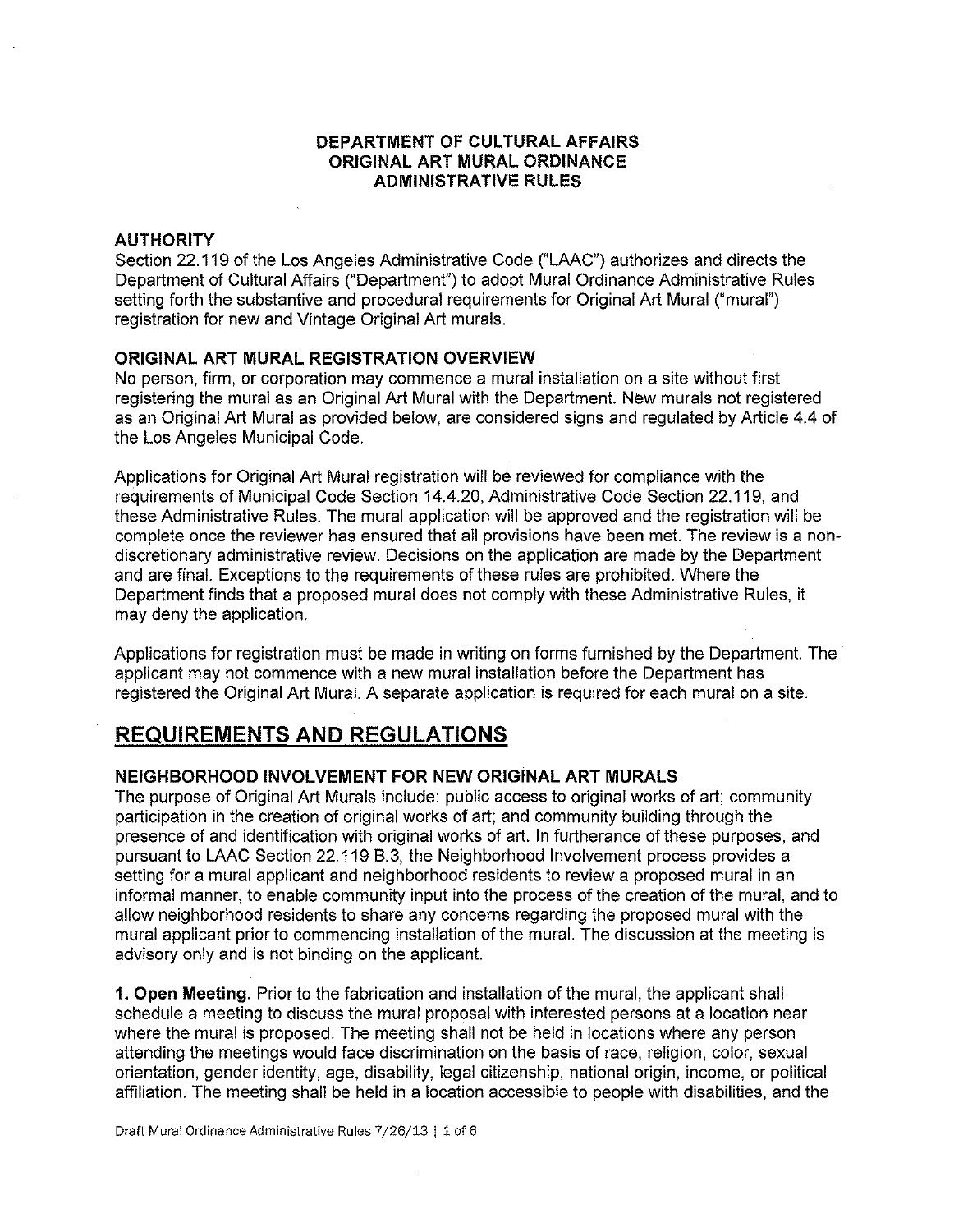meeting shall be held during evening or weekend hours, but in no case between the hours of 10:00 pm and 7:00 am. The mural registration application will not be processed until the open meeting has been held.

**2. Mailed notice of the meeting.** The applicant shall send a letter to the City Council District office, applicable Neighborhood Council, and applicable Business Improvement District in which the proposed mural is to be located announcing the meeting not less than 14 calendar days prior to the meeting date. The letter must describe the mural proposal and list the meeting location, date, and time. The letter must also include a copy of the site plan and building elevation or site photograph with a rendering showing the location and size of the proposed mural. The mural registration application will not be processed until the applicant provides a copy of the letter with a Certificate of Mailing provided by the Post Office for the meeting announcement.

**3. Posted notice of the meeting.** The applicant must post a notice of the meeting no less than 14 calendar days prior to the meeting date at the site of the proposed mural in a visible location on the street frontage of the proposed mural site but not blocking the public right-of-way. The posted notice shall contain:

- A. Applicant's name;
- B. Applicant's telephone number;
- C. Date, time and place of the meeting; and
- D. Building elevation or photo of the building facade showing the mural design.

**4. Additional correspondence.** The above notification process is mandatory. However, communication is not limited to only these channels. The applicant may elect to communicate further with the neighborhood and interested parties through a communication medium that is most convenient for all parties.

### **ORGINAL ART MURALS TIME, PLACE, AND MANNER REGULATIONS**

**1. Duration for new murals.** The new mural shall remain in place without alteration for a period of two years, except in limited circumstances articulated in Administrative Code 22.119. The applicant shall certify in the registration application that the applicant agrees to maintain the mural in place for a period of at least two years without alteration.

**2. Parameters.** The following parameters are required for new Original Art Murals as indicated below per Administrative Code 22.119. The mural application, drawings, and descriptive narrative shall confirm the proposed mural meets the following standards:

- 1. New Original Art Murals shall remain in place, without alterations, for a minimum period of two years.
- 2. No part of the new mural shall exceed the height of the structure to which it is tiled, painted, or affixed.
- 3. No part of the new or Vintage Original Art Mural shall extend more than 6 inches from the plane of the wall upon which it is tiled, painted, or affixed.
- 4. No part of the new mural shall exceed a height of 100 feet above grade.
- 5. No new or Vintage Original Art Mural shall consist of or contain electrical or mechanical components, or changing images.
- 6. No part of the new mural shall be placed over the exterior surface of any opening of a building, including its windows, doors, and vents.

Draft Mural Ordinance Administrative Rules 7/26/13 I 2 of 6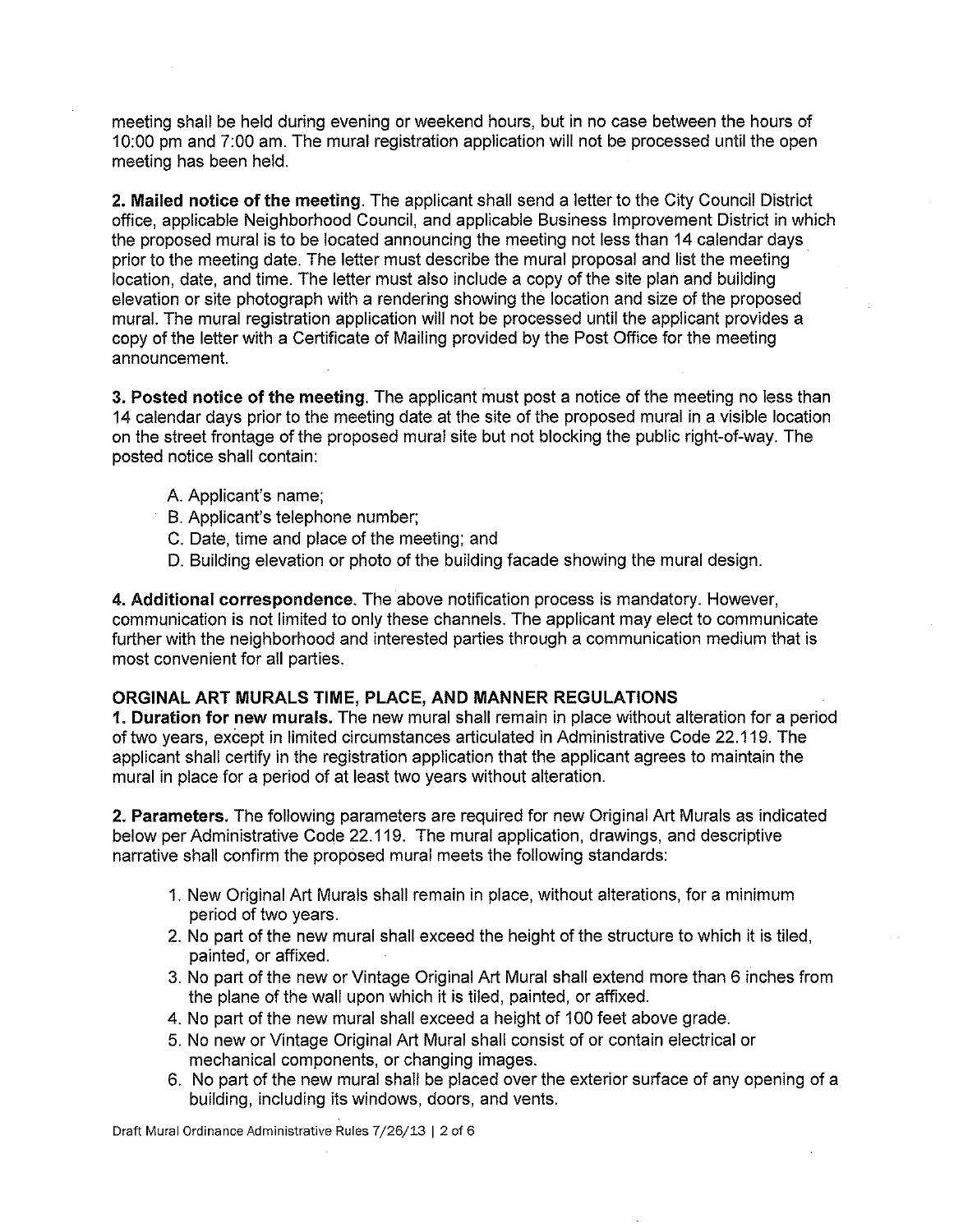- 7. No part of the new mural shall be arranged and illuminated in a manner that will produce a light intensity of greater than three foot candles above ambient lighting, as measured at the property line of the nearest residentially zoned property.
- 8. Digitally printed image murals shall receive approval of both the Los Angeles Fire Department and the Department of Building and Safety.

#### **OTHER CITY OF LOS ANGELES DEPARTMENTS**

The Office of Building Safety maintains specific requirements regarding the use of certain materials, and may have fabrication requirements for any murals intended to project outward from a wall, or for murals created on a substrate material. The Original Art Mural Parameters do not exempt the project from these requirements and may require final approval by Building and Safety.

Similarly, the mural may be subject to additional requirements if it is located within a Historic Preservation Overlay Zone or a Special Design Overlay Zone and may require special approval from the Department of City Planning.

If during mural construction, fabrication and installation the activity protrudes into the public right-of-way, the project may be subject to approval by the Department of Public Works pursuant to section 91.3201.3 of the Municipal Code.

Detailed questions regarding these requirements can be directed to the appropriate department office, accessed through the city 3-1-1 call center (dial 311).

## **HIERARCHY OF REGULATIONS**

- A. Murals proposed on properties in legally adopted specific plans, supplemental use districts, and overlay districts shall meet any specific design requirements for Original Art Murals set forth in the ordinance(s) establishing the specific plan, supplemental use district, or overlay district.
- B. Murals proposed on properties in Historic Preservation Overlay Zones may be subject to review by the Department of City Planning's Office of Historic Resources.
- C. Murals proposed on properties listed in the National Register or California Register or properties determined eligible for listing in the National Register or California Register are subject to review by the Department of City Planning's Office of Historic Resources.

#### **VIOLATIONS AND ENFORCEMENT**

It is unlawful to violate any provision of LAAC Section 22.119, these Administrative Rules adopted by the Department of Cultural Affairs, or any representations made or conditions or criteria agreed to in an Original Art Mural or Vintage Original Art Mural registration application.

This applies to any applicant for an Original Art Mural or Vintage Original Art Mural registration, to the proprietor of a use or development on which a permitted Original Art Mural or Vintage Original Art Mural is located, or to the owner of the land on which the permitted Original Art Mural or Vintage Original Art Mural is located. For the ease of reference in this Article, all of these persons are referred to by the term "operator."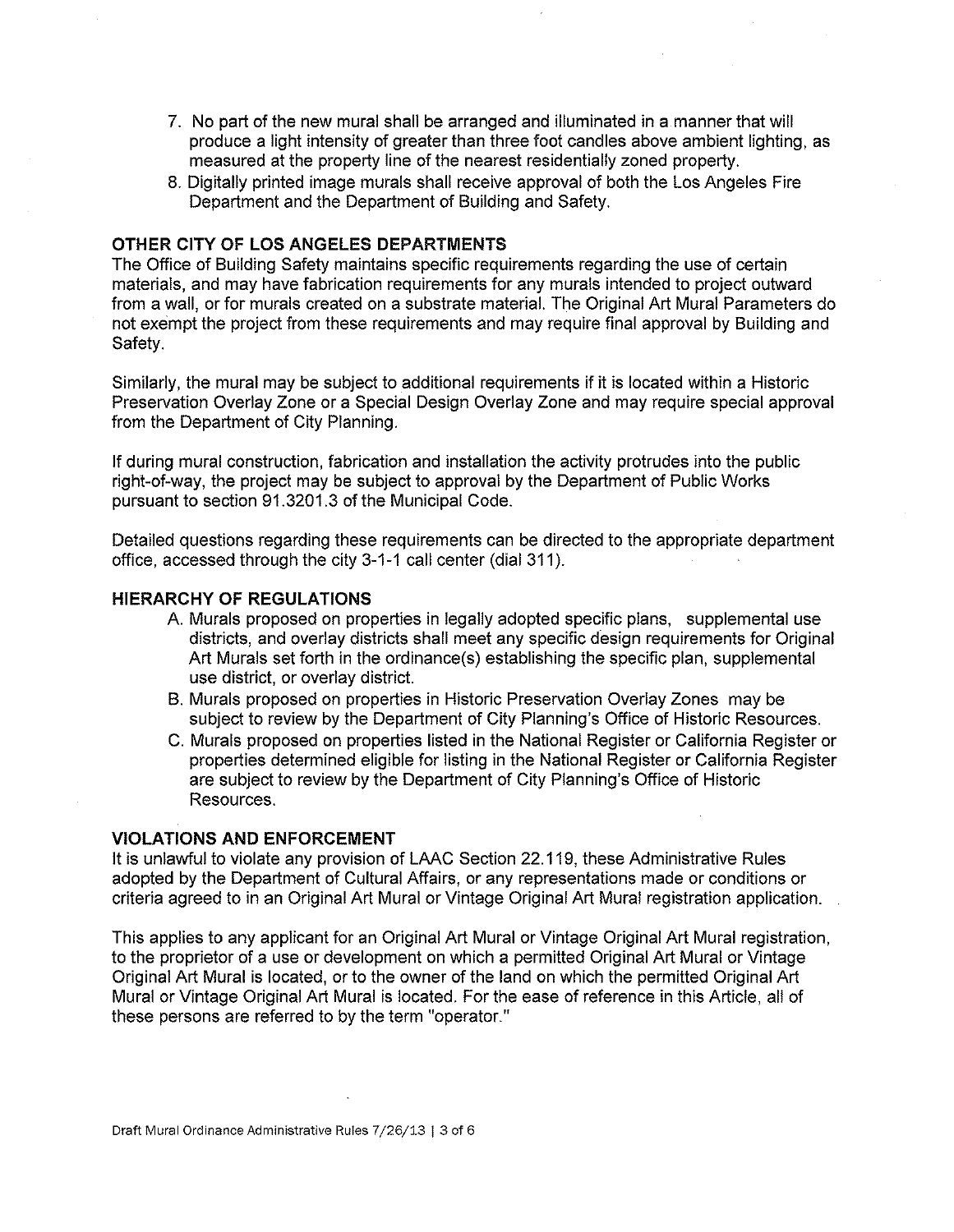# **PROCESS AND SUBMITTAL ITEMS**

### **NEW ORIGINAL ART MURALS**

One copy of each of the following are required to initiate the application process and begin initial review by the Department of Cultural Affairs:

1. Completed application for Original Art Mural Registration form, including all necessary attachments and signatures. The registration form will require the attachment of a "Parcel Profile Report" from zimas.lacity.org. Instructions on how to locate this report will be provided on the form. The Department of Cultural Affairs may refer applicants to the Department of City Planning for appropriate clearances for planning and zoning compliance or to the Department of Building and Safety for safety compliance for murals created on a substrate other than paint or tile applied directly to the wall.

2. Initial photos that show both the fagade to which the mural will be painted or affixed, as well as well as the surrounding site. The photos must include captions, or a legend to provide orientation to the photos. The photo showing the fagade in which the mural will be placed must indicate the mural area and the height above grade for the highest point of the mural.

3. A sketch, drawing or rendering of the proposed mural showing the height, width, and depth of the project. This sketch should demonstrate the design and style of the proposed project to the greatest extent possible.

4. Written description of the mural proposal and type of mural (painted, mosaic, etc.) and details showing how the mural will be applied to the wall surface.

5. Documentation of the completion of the above Neighborhood Involvement, including:

- A. Copy of each mailed notice with a Certificate of Mailing to the applicable City Council District Office, Neighborhood Council, and Business Improvement District offices.
- B. Copy of posted notice with an indication of the posted locations and date of posting.
- C. Copy of sign-in sheet for meeting attendees.
- D. Copy of any other meeting announcement correspondence, email notices, etc. provided to the community (optional)

6. Application fee of \$60.00.

After the Department of Cultural Affairs reviews the above to ensure the mural conforms to the Original Art Murals Parameters, the department will issue a Notice to Proceed. The applicant may then commence with the mural fabrication and installation.

The following are to be submitted after the fabrication and installation of the Original Art Mural. Registration is not complete until submission materials are received and approved by the Department of Cultural Affairs.

1.Confirmation of Covenant registration, consisting of a Los Angeles County Recorder certified copy of the registered Covenant.

2. Final photo of the Original Art Mural in jpg format confirming that the completed artwork conforms to the Original Art Mural requirements, and is as presented in the application.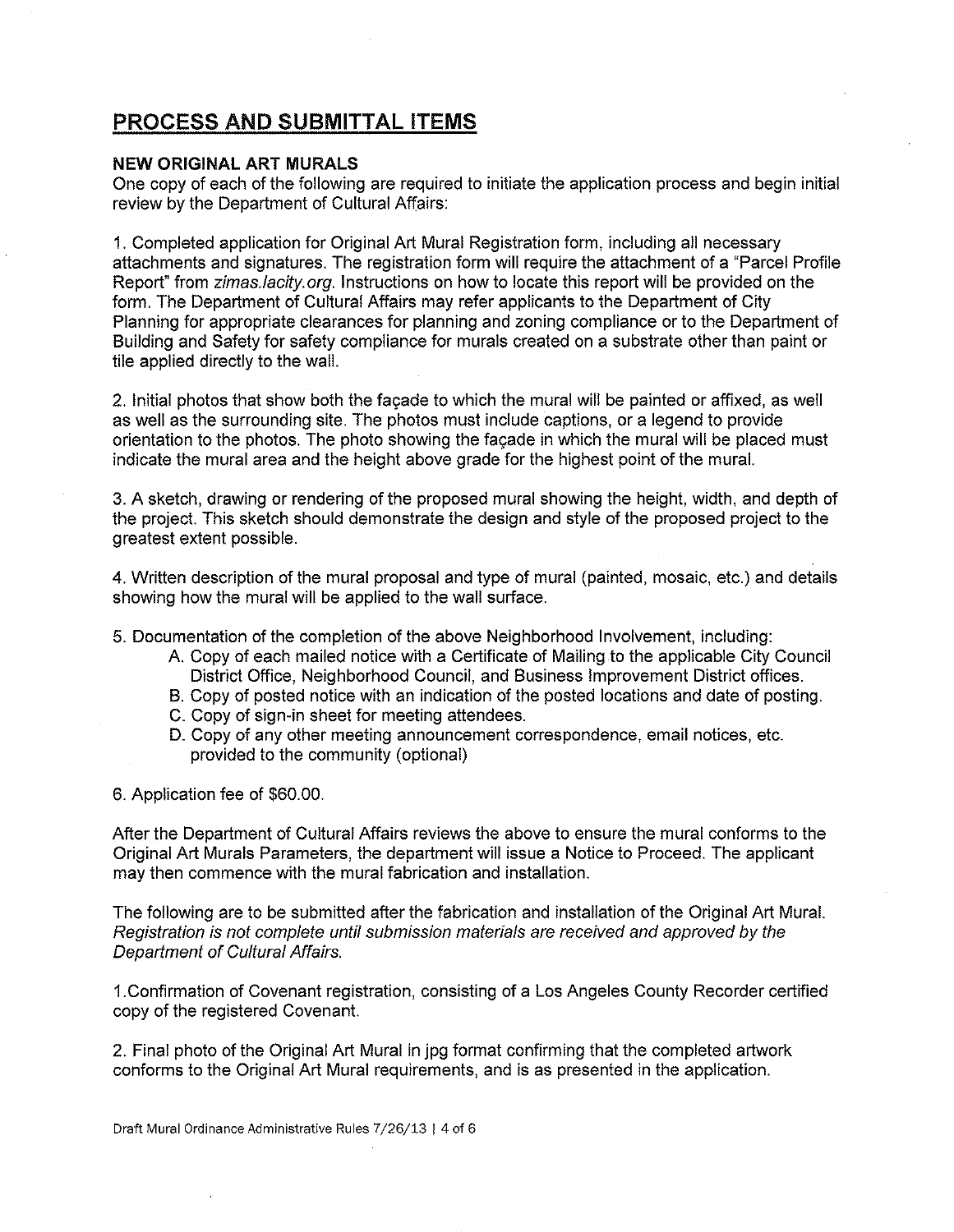After the submission, review, and approval of the above items, the Department will issue a confirmation of the successful completion of the Original Art Mural registration.

The Original Art Mural Application is a binding contract between the applicant and the City. An application will not be accepted until it is complete, meaning that all elements of the application have been completed in full with appropriate signatures in all locations and all applicable fees have been paid. Applications will be registered after all applicable requirements have been met.

### **VINTAGE ORIGINAL ART MURALS REGISTRATION OVERVIEW**

Pursuant to LAAC Section 22.119, murals created prior to the date of adoption of Ordinance No. not registered with the Department of Cultural Affairs are not considered signs and therefore are not subject to the provisions of Article 4.4 of the Los Angeles Municipal Code, or any other ordinance that regulates signs. Vintage Original Art Mural registration is available from the Department of Cultural Affairs following the procedures below.

A separate application is required for each mural on a site. Application for registration must be made in writing on forms furnished by the Department. The application must contain the general information specified below.

One copy of each of the following are required to initiate the application process and begin initial review by the Department of Cultural Affairs:

- 1. Completed "Vintage Original Art Mural" registration form, including all necessary signatures.
- 2. Photographs of Vintage mural, identifying:
	- A. the fagade on which the mural is located from multiple angles;
	- B. the mural dimensions;
	- C. the height of the mural above grade; and
	- D. captions or a legend showing the directions from which the photographs were taken.
- 3. Historic documentation of age, or date of completion of the mural. Such
	- documentation may include any of the following:
		- A. A newspaper or media clippings documenting the mural's creation (original or photocopy).
		- B. The mural's official documentation within an anthology, documentary or other publication.
		- C. Records or receipts of any contractual agreements between the artists and property owners.
		- D. Record with date of registration if the mural received an official copy-right pursuant to Visual Artist Rights Act.
		- E. A confirmation from a City or Public Agency that they have a record of the mural prior to the adoption of the Original Art Murals ordinance.
		- F. Other documentation acknowledged by the Department of Cultural Affairs.
- 4. Written description of the type of mural (painted, mosaic, etc.) and details showing how the mural is applied or affixed to the wall surface.
- 5. The name(s) and contact information for all artists involved if available.

The Vintage Original Art Mural application is a binding contract between the applicant and the City. An application will not be accepted until it is complete, meaning that all elements of the